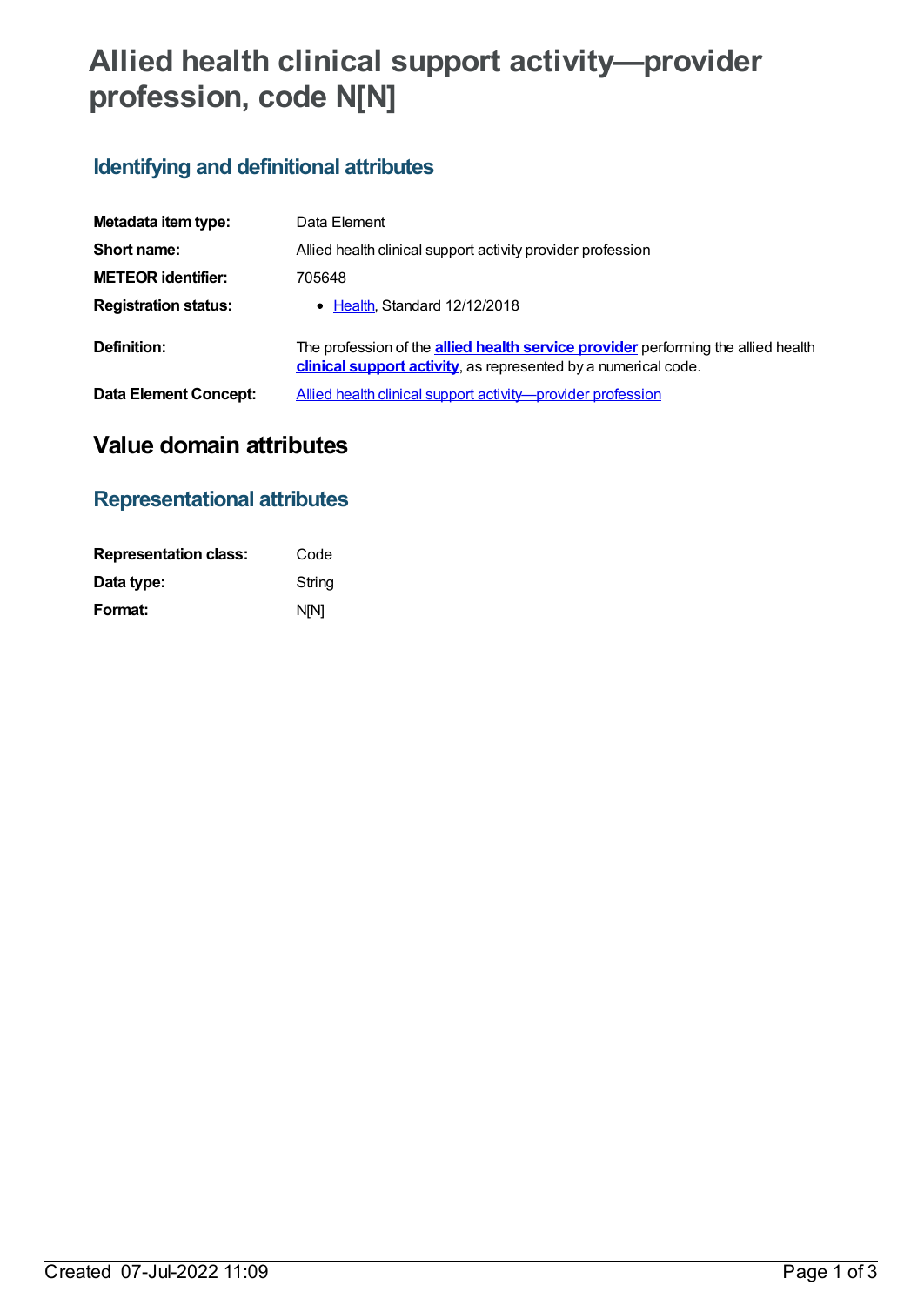#### **Value Meaning**

- Audiology
- Art therapy
- Child life therapy
- Clinical measurements
- Counsellor
- Diversional therapy
- Exercise physiology
- Leisure therapy
- Medical radiation professions
- Music therapy
- Neuropsychology
- Nutrition and dietetics
- Occupational therapy
- Orthoptics
- Pharmacy
- Physiotherapy
- Podiatry
- Prosthetics and orthotics
- Psychology
- Rehabilitation engineering
- Spiritual care
- Social work
- Speech pathology

#### **Source and reference attributes**

**Submitting organisation:** Allied Health Professions Australia

#### **Data element attributes**

#### **Collection and usage attributes**

**Guide for use:** The provider profession indicates the profession that the **allied health service provider** is working within while performing the allied health [professional](https://meteor.aihw.gov.au/content/705622) daily clinical support activity.

**Comments:**

#### **Source and reference attributes**

**Submitting organisation:** Allied Health Professions Australia

#### **Relational attributes**